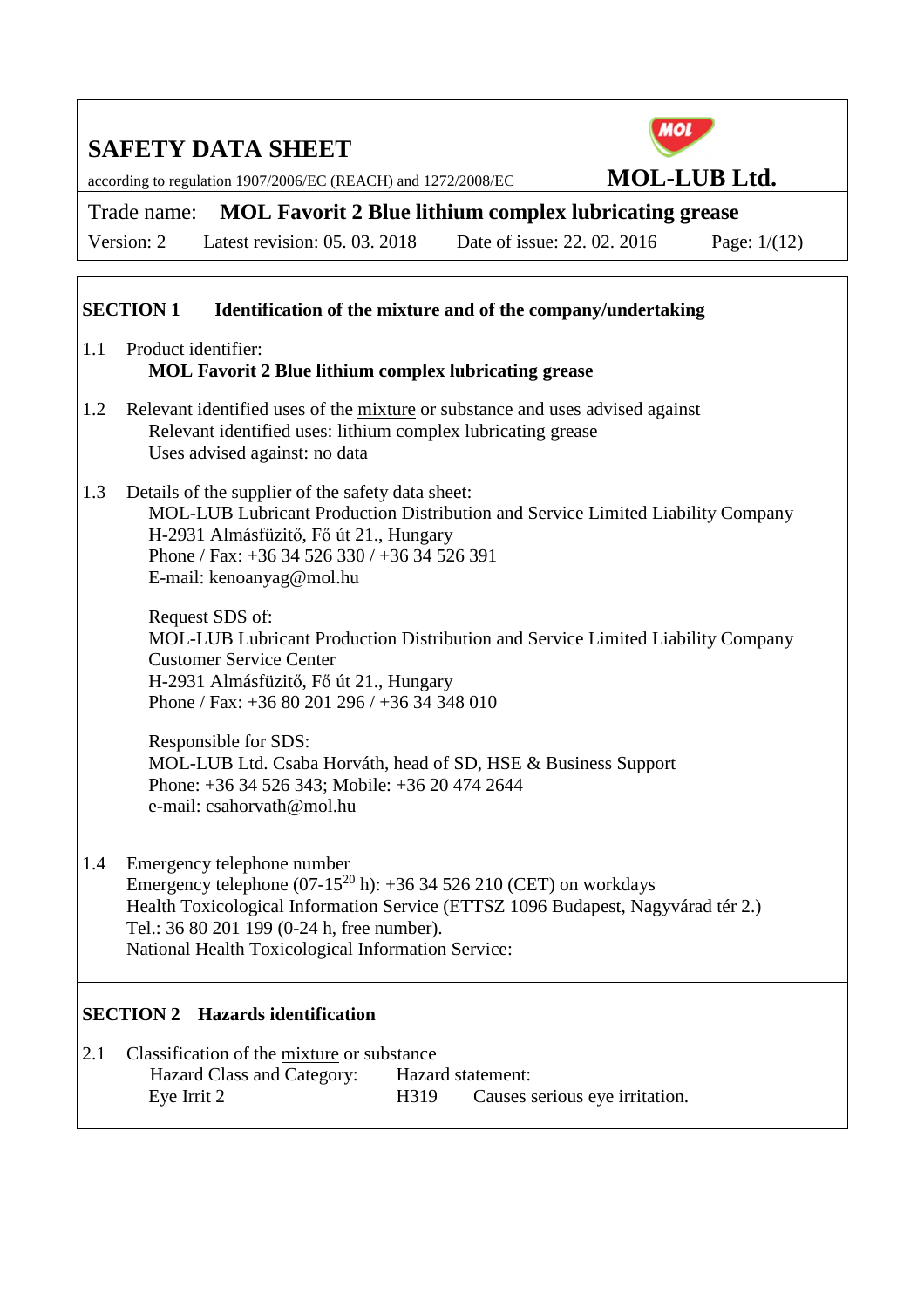|     | <b>SAFETY DATA SHEET</b>                                                                                    |                                |                                                                                                                                                                                                  | ΙО                  |                |
|-----|-------------------------------------------------------------------------------------------------------------|--------------------------------|--------------------------------------------------------------------------------------------------------------------------------------------------------------------------------------------------|---------------------|----------------|
|     | according to regulation 1907/2006/EC (REACH) and 1272/2008/EC                                               |                                |                                                                                                                                                                                                  | <b>MOL-LUB Ltd.</b> |                |
|     | <b>MOL Favorit 2 Blue lithium complex lubricating grease</b><br>Trade name:                                 |                                |                                                                                                                                                                                                  |                     |                |
|     | Version: 2                                                                                                  | Latest revision: 05, 03, 2018  | Date of issue: 22, 02, 2016                                                                                                                                                                      |                     | Page: $2/(12)$ |
| 2.2 | Label elements                                                                                              |                                |                                                                                                                                                                                                  |                     |                |
|     | Product identification:                                                                                     |                                | Trade name: MOL Favorit 2 Blue lithium complex lubricating<br>grease                                                                                                                             |                     |                |
|     | Hazardous component(s): -                                                                                   |                                |                                                                                                                                                                                                  |                     |                |
|     | Pictogram:                                                                                                  |                                |                                                                                                                                                                                                  |                     |                |
|     | Signal word:                                                                                                | <b>Warning</b>                 |                                                                                                                                                                                                  |                     |                |
|     | Hazard statement:<br>H319                                                                                   | Causes serious eye irritation. |                                                                                                                                                                                                  |                     |                |
|     | Supplemental hazard information: -                                                                          |                                |                                                                                                                                                                                                  |                     |                |
|     | Precautionary statements - General: -                                                                       |                                |                                                                                                                                                                                                  |                     |                |
|     | Precautionary statements - Prevention:<br>P <sub>280</sub><br>P273                                          | Wear eye/face protection       | Avoid release to the environment.                                                                                                                                                                |                     |                |
|     | Precautionary statements – Response:<br>$P305 + P351 + P338$<br>$P337 + P313$                               |                                | IF IN EYES: Rinse cautiously with water for several minutes. Remove<br>contact lenses, if present and easy to do. Continue rinsing.<br>If eye irritation persists: Get medical advice/attention. |                     |                |
|     | Precautionary statements – Storage: -                                                                       |                                |                                                                                                                                                                                                  |                     |                |
|     | Precautionary statements - Disposal:<br><b>P501</b>                                                         |                                | Dispose of contents/container in accordance with national regulation.                                                                                                                            |                     |                |
|     | Other liabilities for labelling:<br>Tactile warning of danger:<br>Transport classification: see section 14. | Not required.                  |                                                                                                                                                                                                  |                     |                |
| 2.3 | Other hazards<br>(EC) 1907/2006.                                                                            |                                | The product does not contain any PBT or vPvB substance according to annex XIII of regulation                                                                                                     |                     |                |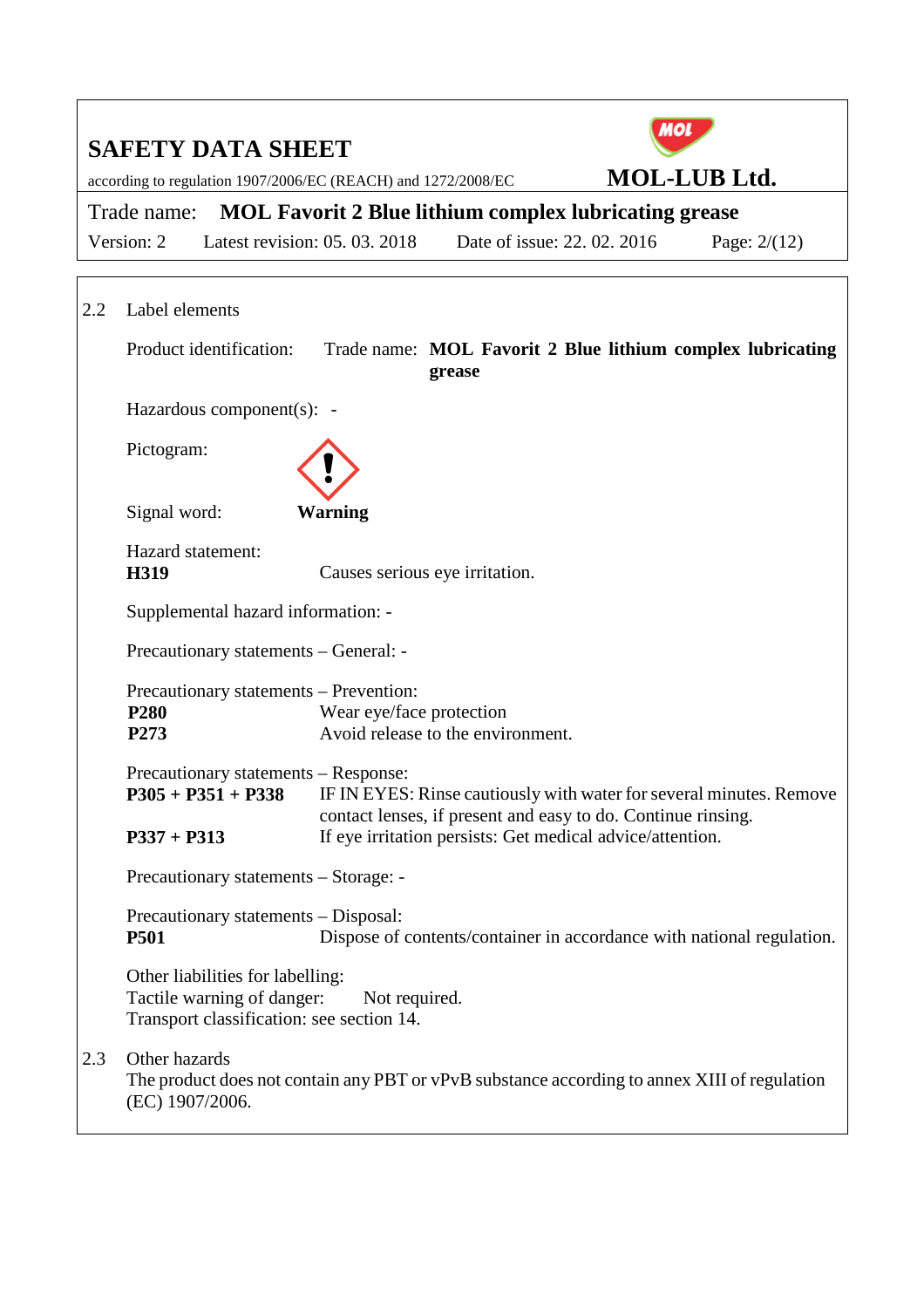according to regulation 1907/2006/EC (REACH) and 1272/2008/EC **MOL-LUB Ltd.** 



Trade name: **MOL Favorit 2 Blue lithium complex lubricating grease**  Version: 2 Latest revision: 05. 03. 2018 Date of issue: 22. 02. 2016 Page: 3/(12)

## **SECTION 3 Composition/information on ingredients**

## 3.2 Mixtures

 Chemical description: Mineral oil and synthetic oil based containing calorific, lubricant containing complex lithium soap and additives.

Component(s) / Hazardous component(s):

| Name                                                                                                                        | EU              | CAS         | Hazard classes and                               | Hazard               | Conc.    |
|-----------------------------------------------------------------------------------------------------------------------------|-----------------|-------------|--------------------------------------------------|----------------------|----------|
|                                                                                                                             | number          | number      | cat.                                             | statements           | % (m/m)  |
| Distillates (petroleum),<br>solvent-dewaxed heavy<br>paraffinic C20- C50*<br><b>REACH Registr. Nr.:</b><br>01-2119471299-27 | 265-169-7       | 64742-65-0  | (Note L)                                         |                      | max. 60  |
| Lubricating oils<br>(petroleum), C24-C50*<br><b>REACH Registr. Nr.:</b><br>01-2119489969-06                                 | 309-877-7       | 101316-72-7 | (Note L)                                         |                      | max. 15  |
| Lubricating oils<br>(petroleum), $C>25*$<br><b>REACH Registr. Nr.:</b><br>01-2119486948-13                                  | $309 - 874 - 0$ | 101316-69-2 | (Note L)                                         |                      | max. 5   |
| Lubricating oils<br>(petroleum), C18-40*<br><b>REACH Registr. Nr:</b><br>01-2119486987-11                                   | 305-594-8       | 94733-15-0  | (Note L)                                         |                      | max. 5   |
| Polyisobutenyl succinic<br>acid anhydride                                                                                   |                 | 67762-77-0  | Eye Irrit. 2<br>STOT SE <sub>3</sub>             | H319<br>H335         | max. 4.5 |
| Sulfurized vegetable oil                                                                                                    | 304-821-2       | 94279-76-2  | Skin Irrit. 2<br>Eye Irrit. 2                    | H315<br>H319         | max. 1.5 |
| Zinc alkyl dithiophosphate                                                                                                  | 272-028-3       | 68649-42-3  | Skin Irrit. 2<br>Eye Dam. 1<br>Aquatic Chronic 2 | H315<br>H318<br>H411 | max. 1.5 |
| Lithium hydroxide<br>monohydrate                                                                                            | 215-183-4       | 1310-66-3   | Acute Tox. 4<br>Skin Corr. 1B                    | H302<br>H314         | max. 0.1 |

\*: with exposure limit

The full text of each relevant H- phrase and Hazard classes and cat. see in Section 16.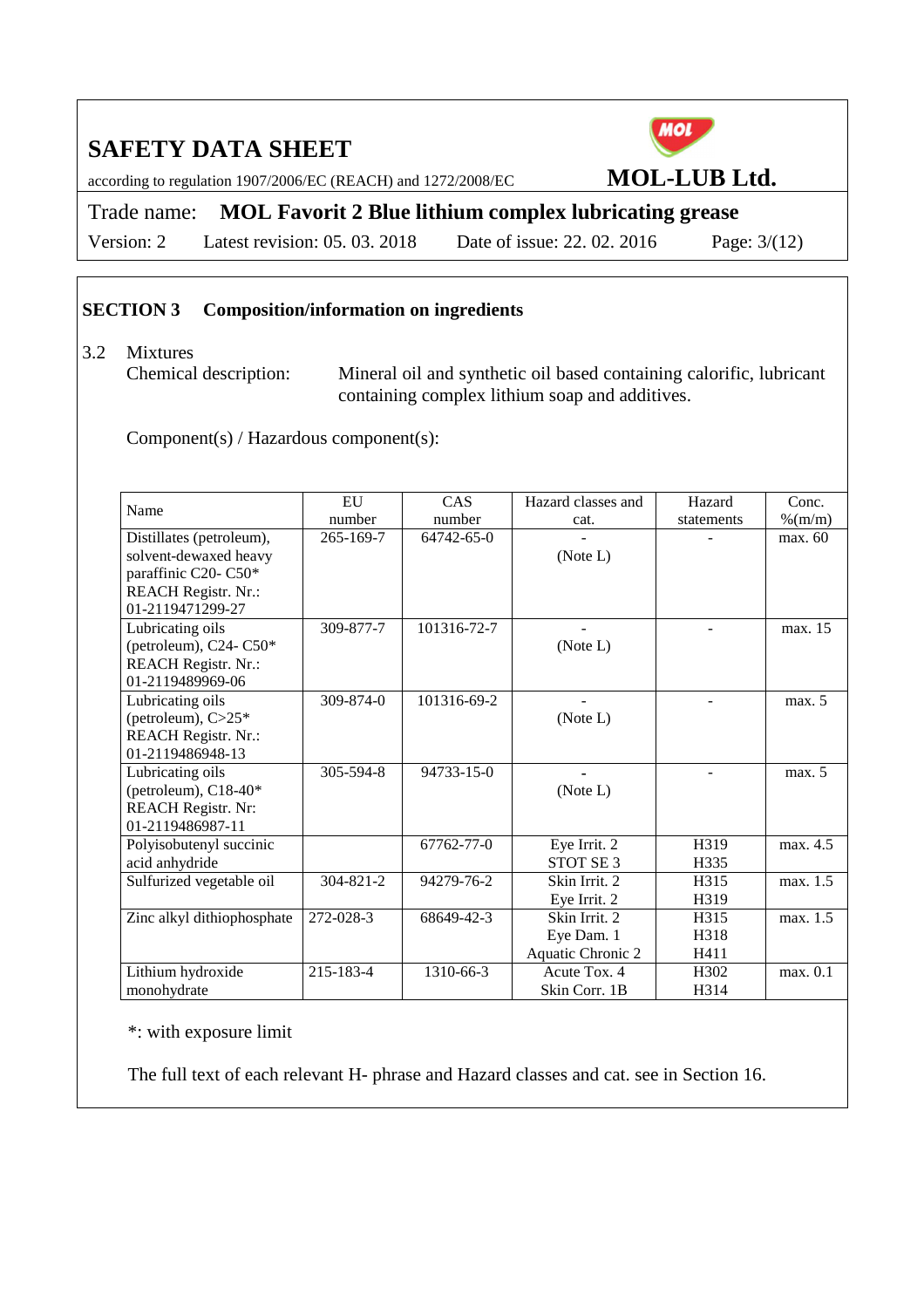according to regulation 1907/2006/EC (REACH) and 1272/2008/EC **MOL-LUB Ltd.** 

MOL

Trade name: **MOL Favorit 2 Blue lithium complex lubricating grease**  Version: 2 Latest revision: 05. 03. 2018 Date of issue: 22. 02. 2016 Page: 4/(12)

#### **SECTION 4 First aid measures**

| 4.1 |                                                                             | Description of first aid measures                                                                                             |  |  |
|-----|-----------------------------------------------------------------------------|-------------------------------------------------------------------------------------------------------------------------------|--|--|
|     | General information:                                                        | Never give anything by mouth to an unconscious person, or never<br>induce vomiting.                                           |  |  |
|     | Inhalation:                                                                 | Remove the affected person to fresh air. Seek medical attention.                                                              |  |  |
|     |                                                                             | Skin contact: Remove contaminated clothing. Wash with plenty amount of water, using soap.                                     |  |  |
|     |                                                                             | In case of persistent irritation, get medical advice.                                                                         |  |  |
|     | Eye contact:                                                                | Flush eyes with large amounts of water for at least 15 minutes. Get medical<br>attention.                                     |  |  |
|     | Ingestion:                                                                  | If swallowed, give drink salted lukewarm water. Induce vomiting. Get medical<br>attention.                                    |  |  |
|     |                                                                             | Protection of first-aid person: No individual specifications.                                                                 |  |  |
| 4.2 |                                                                             | Most important symptoms and effects, both acute and delayed<br>Causes serious eye irritation.                                 |  |  |
| 4.3 | Not required.                                                               | Indication of any immediate medical attention and special treatment need                                                      |  |  |
|     |                                                                             | <b>SECTION 5 Fire-fighting measures</b>                                                                                       |  |  |
|     | Fire hazards:<br>Combustible.                                               |                                                                                                                               |  |  |
| 5.1 | Extinguishing media                                                         |                                                                                                                               |  |  |
|     | Suitable extinguishing media:<br>Sand, carbon dioxide, dry chemical powder. |                                                                                                                               |  |  |
|     |                                                                             |                                                                                                                               |  |  |
|     | Water jet.                                                                  | Unsuitable extinguishing media:                                                                                               |  |  |
| 5.2 |                                                                             | Special hazards arising from the mixture or substance                                                                         |  |  |
|     |                                                                             | Hazardous combustion products:                                                                                                |  |  |
|     |                                                                             | On burning, carbon monoxide, carbon dioxide, sulphur oxides, phosphor oxides, various<br>hydrocarbons and soot can be formed. |  |  |
| 5.3 | Advice for fire-fighters                                                    |                                                                                                                               |  |  |
|     |                                                                             | Special protective equipment:<br>According to the existing fire-fighting regulations.                                         |  |  |
|     | Further information:                                                        |                                                                                                                               |  |  |
|     |                                                                             |                                                                                                                               |  |  |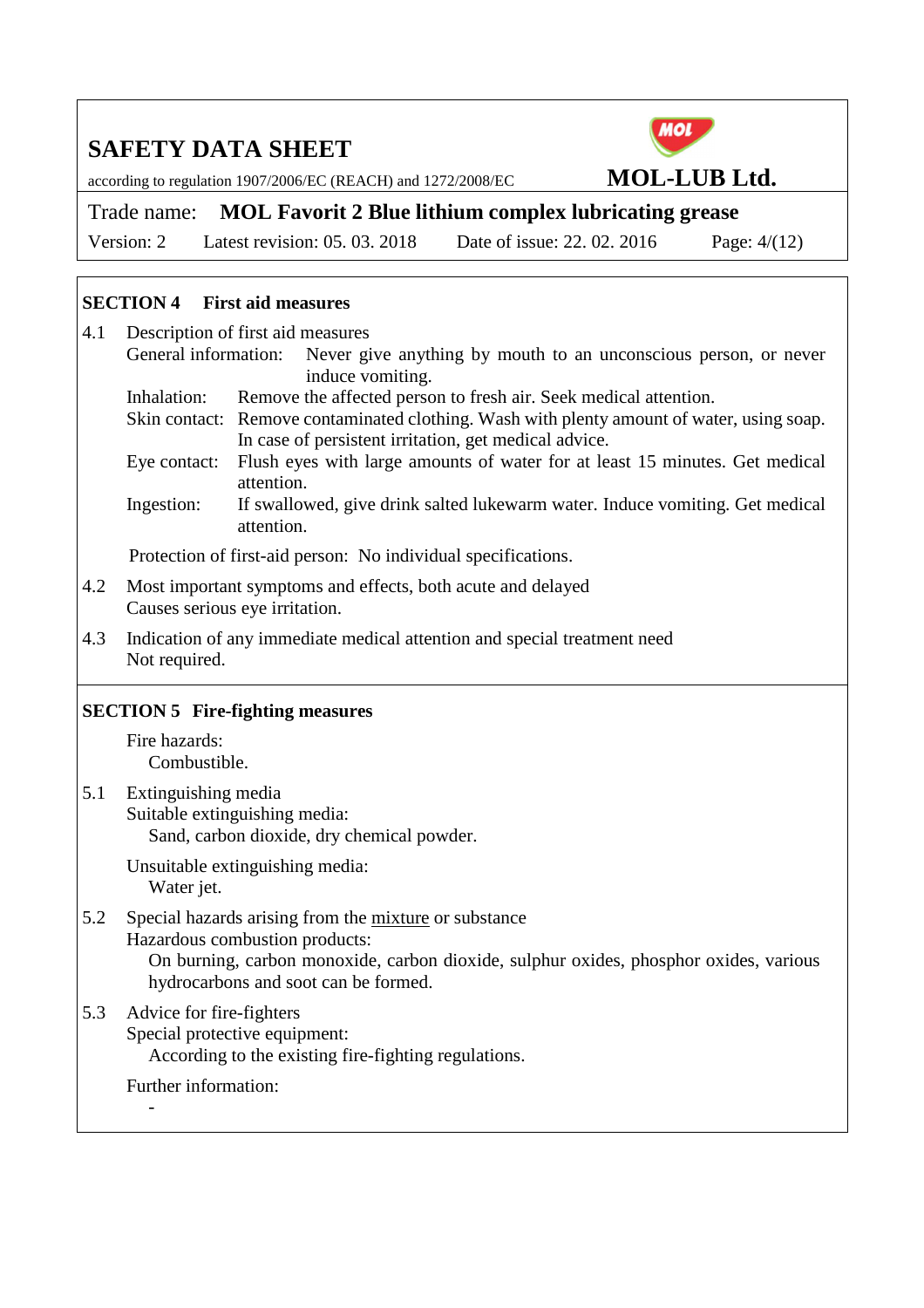according to regulation 1907/2006/EC (REACH) and 1272/2008/EC **MOL-LUB Ltd.** 

**MOL** 

Trade name: **MOL Favorit 2 Blue lithium complex lubricating grease**  Version: 2 Latest revision: 05. 03. 2018 Date of issue: 22. 02. 2016 Page: 5/(12)

#### **SECTION 6 Accidental release measures**

- 6.1 Personal precautions, protective equipment and emergency procedures Personal precautions: see Section 8. Danger of slipping on leaked out/spilled product.
- 6.2 Environmental precautions: Confine spills to prevent material from entering sewers, watercourses, drains and into soil Notify relevant authority.
- 6.3 Methods and material for containment and cleaning up

 On soil: Take up spilled product with shovel or scoop. Residuals should be cleaned up with cloths and/or sawdust. Dispose of the collected material as hazardous waste, according to local regulations.

 On water: Confine the spillage. Remove from surface by skimming. Notify local authorities according to regulations.

6.4 Reference to other sections Personal precautions: see section 8.

Waste treatment methods: see section 13.

## **SECTION 7 Handling and storage**

7.1 Precautions for safe handling

General measures for handling lubricant greases should be observed.

Avoid splashing the product.

Avoid contact with skin and eyes.

Ensure washing facilities after working hours and before breaks.

 Take off contaminated or oil-soaked clothing immediately, wash with warm water and soap.

 After splashing floor may be slippery, use care to avoid falling, contain spills immediately. When using do not eat, drink or smoke.

Handling temperature: not available

7.2 Conditions for safe storage, including any incompatibilities Store in dry, well ventilated place in original, tightly closed containers. Keep away from direct heat, ignition sources and strong oxidizing agents. Recommended storage temperature: max. 45°C

7.3 Specific end use(s)

Lithium complex lubricating grease.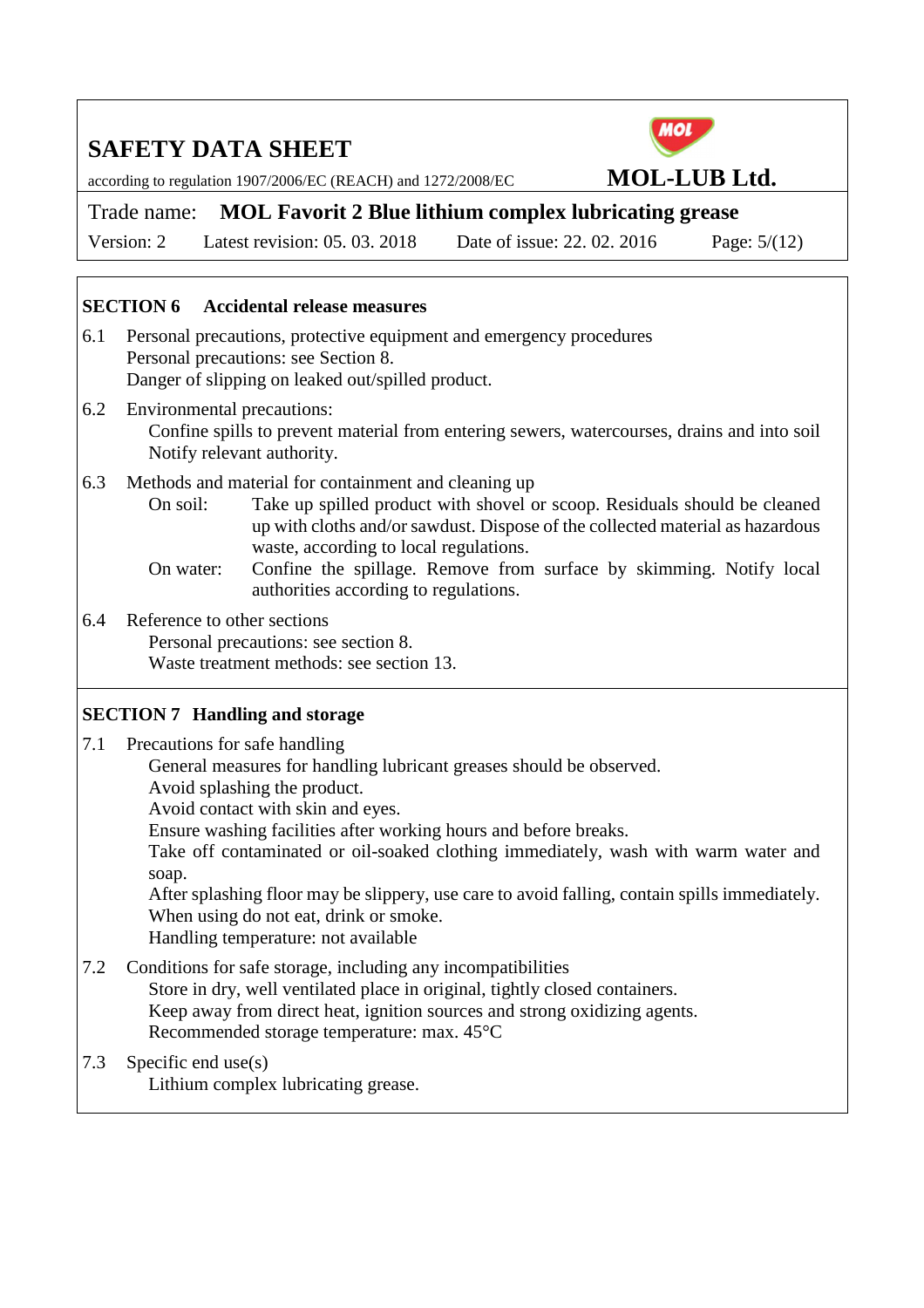according to regulation 1907/2006/EC (REACH) and 1272/2008/EC **MOL-LUB Ltd.** 



Trade name: **MOL Favorit 2 Blue lithium complex lubricating grease** 

Version: 2 Latest revision: 05. 03. 2018 Date of issue: 22. 02. 2016 Page: 6/(12)

## **SECTION 8 Exposure controls / personal protection**

Engineering control measures: Not required.

8.1 Control parameters: -

| 8.2 | Exposure controls<br>Personal protection: |                                                                                                                |
|-----|-------------------------------------------|----------------------------------------------------------------------------------------------------------------|
|     | Respiratory protection:                   | Breathing apparatus not required.                                                                              |
|     | Hand protection:                          | Oil resistant gloves (EN 374, Breakthrough time 480 min) (e.g.<br>nitrile rubber – minimal thickness 0.33 mm). |
|     |                                           | Note: Manufacturer's directions for use and the conditions of<br>application should be observed.               |
|     | Eye protection:                           | Protective goggles (EN 166).                                                                                   |
|     | Skin protection:                          | Protective clothing (oil resistant).                                                                           |
|     | Other special:                            | No data.                                                                                                       |

Environmental exposure controls: Do not discharge into drains/surface waters/groundwater.

## **SECTION 9 Physical and chemical properties**

| Appearance:<br>Physical state:<br>consistent<br>Colour:<br>navy blue<br>characteristic<br>Odour:<br>Change in physical state:<br>Dropping point (ISO 2176):<br>typ. $270^{\circ}$ C<br>not available<br>Pour point:<br>Others:<br>Flash point (COC) (EN ISO 2592):<br>$>$ 200 $\degree$ C (base oil)<br>Ignition point (EN ISO 2592):<br>not available<br>Autoignition temperature:<br>not available<br>Explosive properties:<br>not explosive<br>Oxidizing properties:<br>not oxidize<br>Vapour pressure at 20°C:<br>negligible<br>Density at 20°C:<br>not available<br>Solubility in water:<br>practically insoluble in water<br>not available<br>n-Octanol/water partition coefficient:<br>Penetration after working – 60 c, at $25^{\circ}$ C<br>$(0,1$ mm $)$ (ISO 2137):<br>typ. 280<br>not applicable<br>pH: | 9.1 | Information on basic physical and chemical properties |  |  |  |
|---------------------------------------------------------------------------------------------------------------------------------------------------------------------------------------------------------------------------------------------------------------------------------------------------------------------------------------------------------------------------------------------------------------------------------------------------------------------------------------------------------------------------------------------------------------------------------------------------------------------------------------------------------------------------------------------------------------------------------------------------------------------------------------------------------------------|-----|-------------------------------------------------------|--|--|--|
|                                                                                                                                                                                                                                                                                                                                                                                                                                                                                                                                                                                                                                                                                                                                                                                                                     |     |                                                       |  |  |  |
|                                                                                                                                                                                                                                                                                                                                                                                                                                                                                                                                                                                                                                                                                                                                                                                                                     |     |                                                       |  |  |  |
|                                                                                                                                                                                                                                                                                                                                                                                                                                                                                                                                                                                                                                                                                                                                                                                                                     |     |                                                       |  |  |  |
|                                                                                                                                                                                                                                                                                                                                                                                                                                                                                                                                                                                                                                                                                                                                                                                                                     |     |                                                       |  |  |  |
|                                                                                                                                                                                                                                                                                                                                                                                                                                                                                                                                                                                                                                                                                                                                                                                                                     |     |                                                       |  |  |  |
|                                                                                                                                                                                                                                                                                                                                                                                                                                                                                                                                                                                                                                                                                                                                                                                                                     |     |                                                       |  |  |  |
|                                                                                                                                                                                                                                                                                                                                                                                                                                                                                                                                                                                                                                                                                                                                                                                                                     |     |                                                       |  |  |  |
|                                                                                                                                                                                                                                                                                                                                                                                                                                                                                                                                                                                                                                                                                                                                                                                                                     |     |                                                       |  |  |  |
|                                                                                                                                                                                                                                                                                                                                                                                                                                                                                                                                                                                                                                                                                                                                                                                                                     |     |                                                       |  |  |  |
|                                                                                                                                                                                                                                                                                                                                                                                                                                                                                                                                                                                                                                                                                                                                                                                                                     |     |                                                       |  |  |  |
|                                                                                                                                                                                                                                                                                                                                                                                                                                                                                                                                                                                                                                                                                                                                                                                                                     |     |                                                       |  |  |  |
|                                                                                                                                                                                                                                                                                                                                                                                                                                                                                                                                                                                                                                                                                                                                                                                                                     |     |                                                       |  |  |  |
|                                                                                                                                                                                                                                                                                                                                                                                                                                                                                                                                                                                                                                                                                                                                                                                                                     |     |                                                       |  |  |  |
|                                                                                                                                                                                                                                                                                                                                                                                                                                                                                                                                                                                                                                                                                                                                                                                                                     |     |                                                       |  |  |  |
|                                                                                                                                                                                                                                                                                                                                                                                                                                                                                                                                                                                                                                                                                                                                                                                                                     |     |                                                       |  |  |  |
|                                                                                                                                                                                                                                                                                                                                                                                                                                                                                                                                                                                                                                                                                                                                                                                                                     |     |                                                       |  |  |  |
|                                                                                                                                                                                                                                                                                                                                                                                                                                                                                                                                                                                                                                                                                                                                                                                                                     |     |                                                       |  |  |  |
|                                                                                                                                                                                                                                                                                                                                                                                                                                                                                                                                                                                                                                                                                                                                                                                                                     |     |                                                       |  |  |  |
|                                                                                                                                                                                                                                                                                                                                                                                                                                                                                                                                                                                                                                                                                                                                                                                                                     |     |                                                       |  |  |  |
|                                                                                                                                                                                                                                                                                                                                                                                                                                                                                                                                                                                                                                                                                                                                                                                                                     |     |                                                       |  |  |  |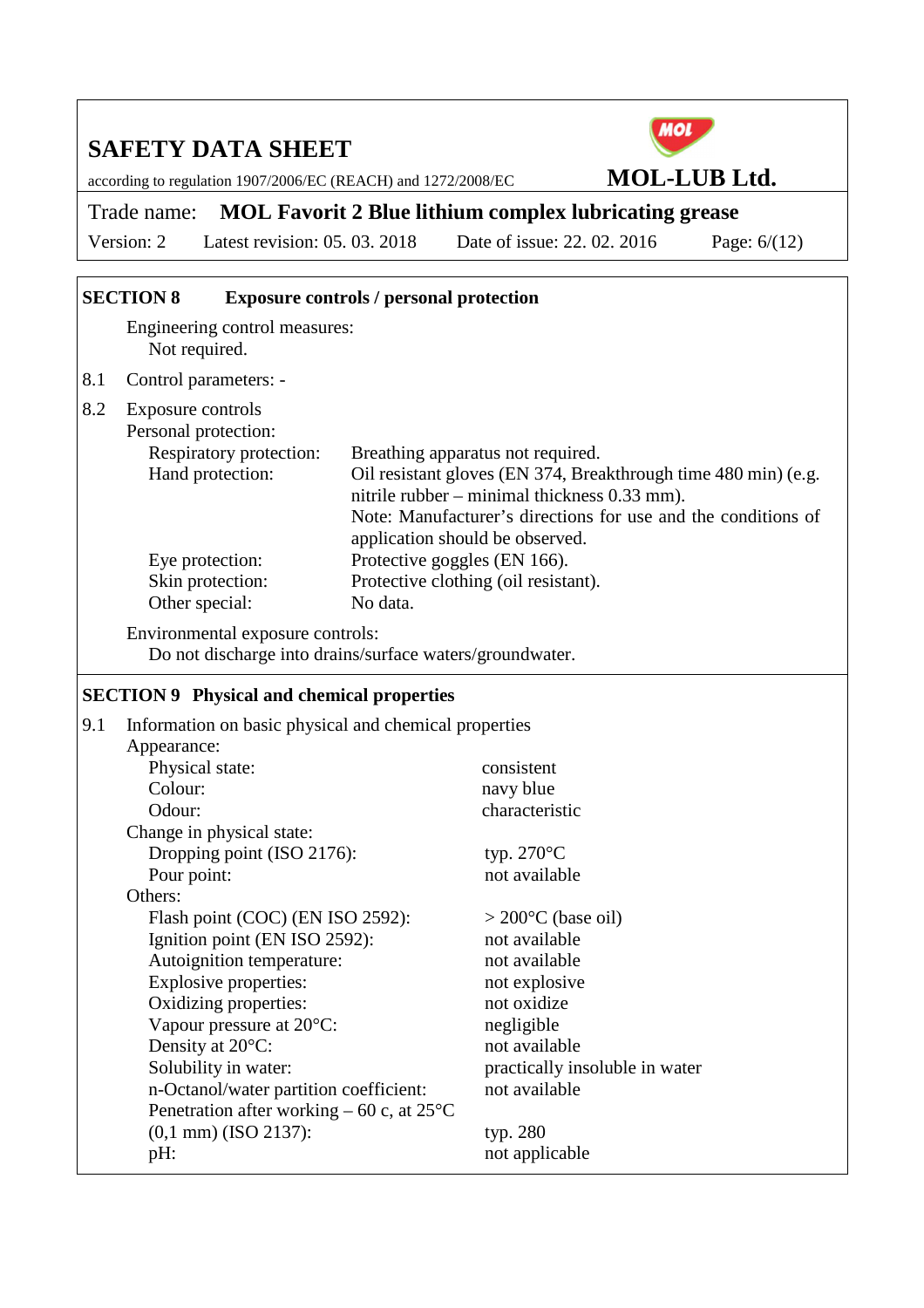according to regulation 1907/2006/EC (REACH) and 1272/2008/EC **MOL-LUB Ltd.** 



Trade name: **MOL Favorit 2 Blue lithium complex lubricating grease** 

Version: 2 Latest revision: 05. 03. 2018 Date of issue: 22. 02. 2016 Page: 7/(12)

| 9.2 | Other information<br>no data available                                                                                                                                                           |                                                                                                                                                                                          |                                                                                                                                                                                                                    |                                       |                |                                                                                  |
|-----|--------------------------------------------------------------------------------------------------------------------------------------------------------------------------------------------------|------------------------------------------------------------------------------------------------------------------------------------------------------------------------------------------|--------------------------------------------------------------------------------------------------------------------------------------------------------------------------------------------------------------------|---------------------------------------|----------------|----------------------------------------------------------------------------------|
|     | <b>SECTION 10</b>                                                                                                                                                                                | <b>Stability and reactivity</b>                                                                                                                                                          |                                                                                                                                                                                                                    |                                       |                |                                                                                  |
|     | 10.1 Reactivity:<br>10.2 Chemical stability:<br>10.3 Possibility of hazardous<br>reactions:                                                                                                      |                                                                                                                                                                                          | Dangerous reactivity not known.<br>No decomposition if stored and handled properly.                                                                                                                                |                                       |                |                                                                                  |
|     | 10.4 Conditions to avoid:<br>10.5 Incompatible materials:<br>10.6 Hazardous decomposition<br>products:                                                                                           |                                                                                                                                                                                          | Not known<br>Direct heat or ignition sources, open flames.<br>Strong oxidizing agents.<br>No dangerous decomposition products are formed under normal<br>conditions. Hazardous combustion products: See Section 5. |                                       |                |                                                                                  |
|     | <b>SECTION 11</b>                                                                                                                                                                                |                                                                                                                                                                                          | <b>Toxicological information</b>                                                                                                                                                                                   |                                       |                |                                                                                  |
|     | 11.1 Information on toxicological effects<br>Acute toxicity:<br>Oral:<br>Dermal:                                                                                                                 |                                                                                                                                                                                          | $LD_{50}$ (rat)<br>$LD_{50}$ (rabbit)                                                                                                                                                                              | > 2000<br>> 2000                      | mg/kg<br>mg/kg | (based on components)<br>(based on components)                                   |
|     | Acute toxicity: irritation<br>Skin:<br>Note:<br>Eye:                                                                                                                                             |                                                                                                                                                                                          | not irritant (based on components)<br>Prolonged and/or repeated contact may cause irritation on skin depending on<br>individual sensitivity.<br>irritant (based on components)                                     |                                       |                |                                                                                  |
|     | Respiratory or skin sensitisation:                                                                                                                                                               |                                                                                                                                                                                          |                                                                                                                                                                                                                    | not sensitising (based on components) |                |                                                                                  |
|     | Other information, specific effects:                                                                                                                                                             |                                                                                                                                                                                          |                                                                                                                                                                                                                    |                                       |                |                                                                                  |
|     | metals, barium compounds.                                                                                                                                                                        |                                                                                                                                                                                          |                                                                                                                                                                                                                    |                                       |                | The product does not contain PCBs, PCTs, and other chlorine compounds, and heavy |
|     | Note L: The classification as a carcinogen need not apply according to 1272/2008/EC,<br>because it can be shown that the substance contains less than 3 % DMSO extract as<br>measured by IP 346. |                                                                                                                                                                                          |                                                                                                                                                                                                                    |                                       |                |                                                                                  |
|     | Germ cell mutagenicity:<br>Carcinogenicity:<br>Reproductive toxicity:                                                                                                                            | not known, resp. not mutagen (based on components)<br>not known, resp. not carcinogen (based on components)<br>not known, resp. no reproduction-damaging effect<br>(based on components) |                                                                                                                                                                                                                    |                                       |                |                                                                                  |
|     | STOT-single exposure:<br>STOT-repeated exposure:<br>Aspiration hazard:                                                                                                                           |                                                                                                                                                                                          | not classified<br>not classified<br>not classified                                                                                                                                                                 |                                       |                |                                                                                  |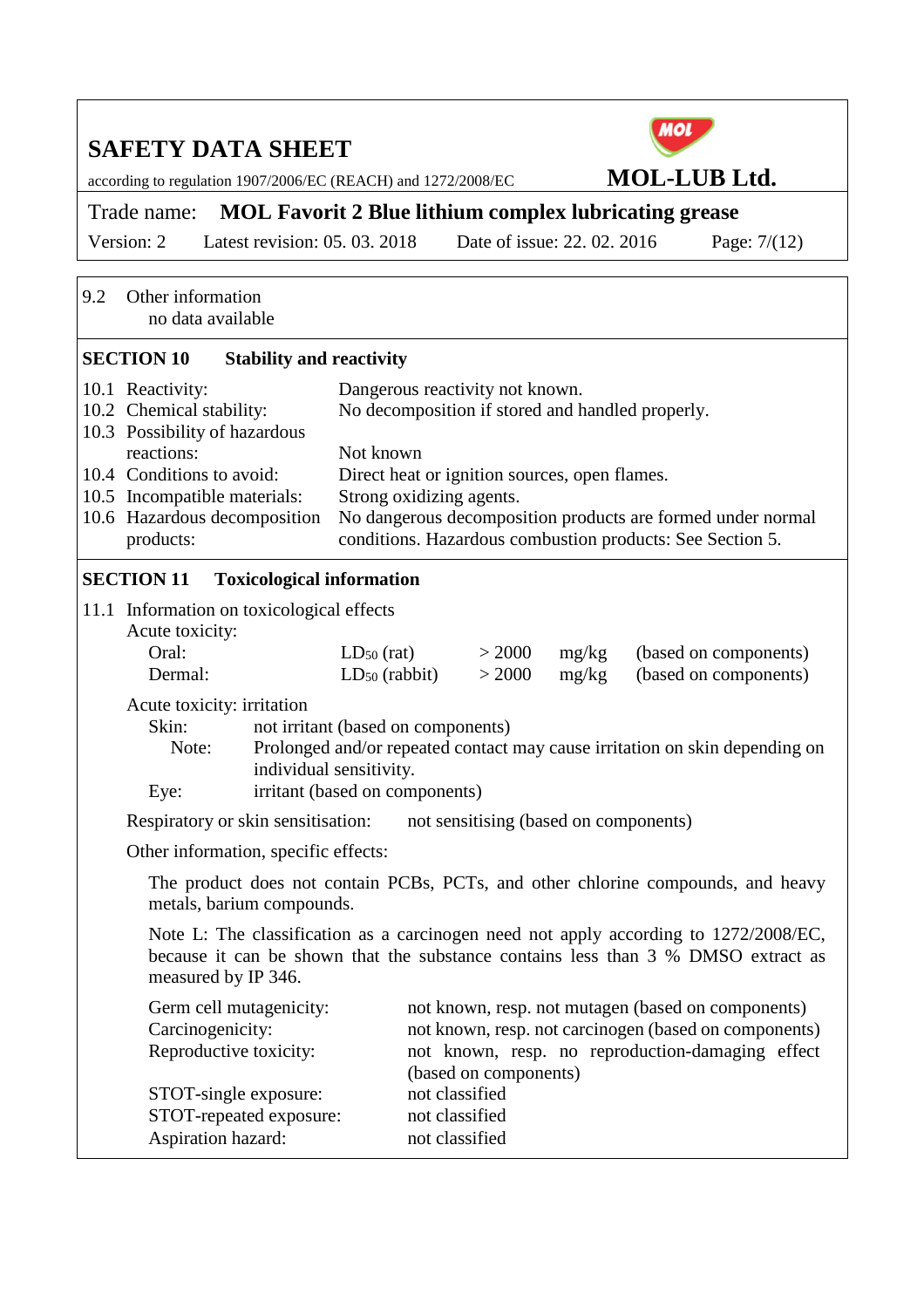according to regulation 1907/2006/EC (REACH) and 1272/2008/EC **MOL-LUB Ltd.** 



Trade name: **MOL Favorit 2 Blue lithium complex lubricating grease**  Version: 2 Latest revision: 05. 03. 2018 Date of issue: 22. 02. 2016 Page: 8/(12)

## **SECTION 12 Ecological information**

| 12.1 | Toxicity                           | No data available.                                   |
|------|------------------------------------|------------------------------------------------------|
|      | Aquatic organisms:                 |                                                      |
|      | Soil organisms:                    |                                                      |
|      | Plants:                            |                                                      |
|      | 12.2 Persistence and degradability |                                                      |
|      | Biodegradability:                  | No data available.                                   |
| 12.3 | Bioaccumulative potential          | No data available.                                   |
| 12.4 | Mobility                           |                                                      |
|      | Mobility in soil:                  | Soil is not mobile.                                  |
|      | Mobility in water:                 | Floats on water. Does not form continuous layer.     |
| 12.5 | Results of PBT and vPvB            |                                                      |
|      | assessment                         | Does not contain PBT and vPvB substances.            |
| 12.6 | Other adverse effects              |                                                      |
|      | Heavy metal content:               | None.                                                |
|      | PCT, PCB and other chlorinated     |                                                      |
|      | hydrocarbons:                      | None.                                                |
|      | <b>Environmental effects:</b>      | Large spillages may be hazardous to the environment. |
|      | Water hazard class (German):       | WGK 1 (Classification by VwVwS)                      |
|      |                                    |                                                      |

## **SECTION 13 Disposal considerations**

13.1 Waste treatment methods

Product disposal:

 Wastes of the product or used oil should be treated as hazardous waste. Waste Identification Code: 12 01 12\* Spent waxes and fats.

Packaging disposal:

 Containers with product residue should also be treated as hazardous waste according to national and local disposal regulations.

Waste Identification Code: 15 01 10\*

Packaging containing residues of or contaminated by dangerous substances.

Disposal must be in compliance with national and local regulations.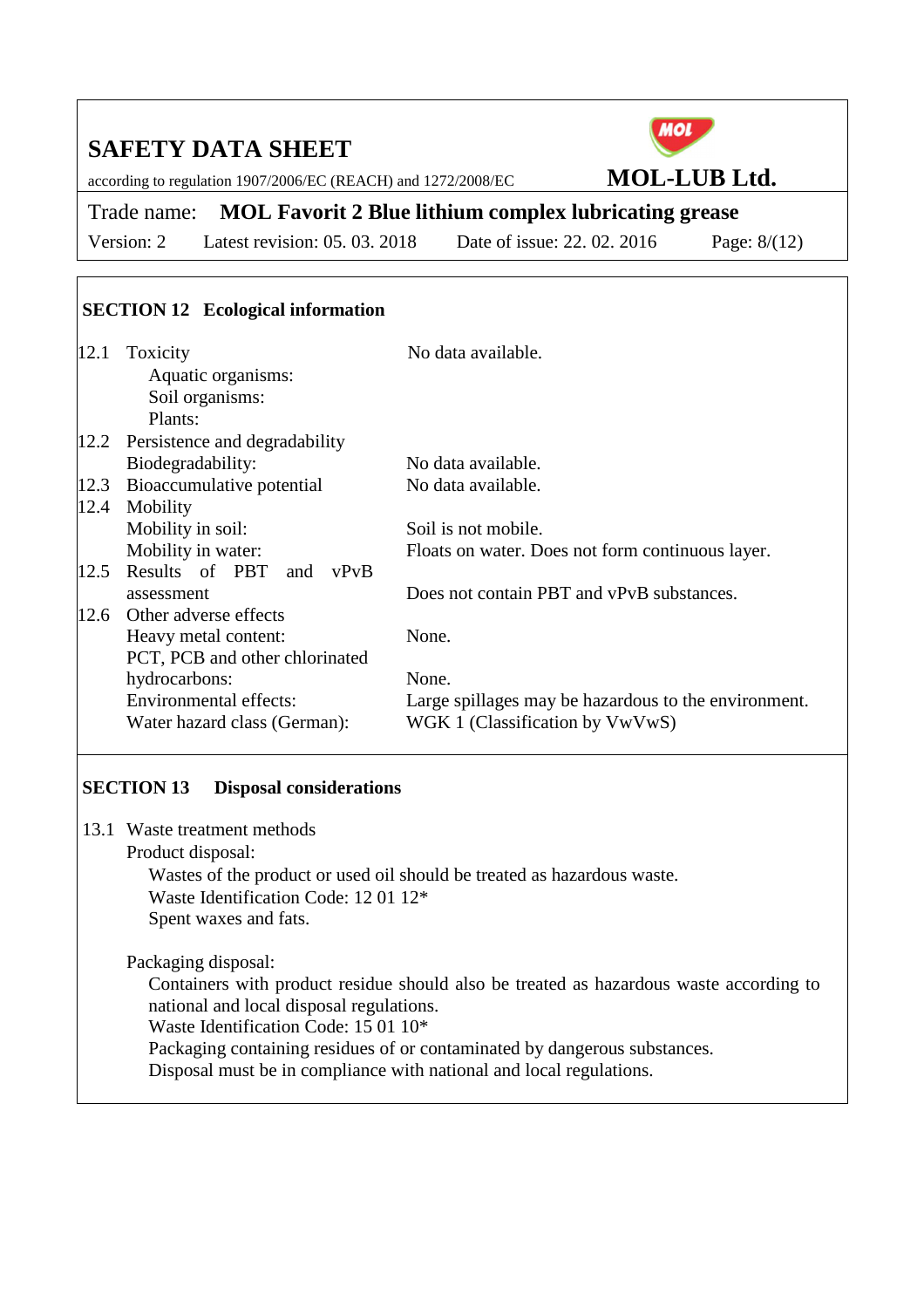according to regulation 1907/2006/EC (REACH) and 1272/2008/EC **MOL-LUB Ltd.** 



Trade name: **MOL Favorit 2 Blue lithium complex lubricating grease**  Version: 2 Latest revision: 05. 03. 2018 Date of issue: 22. 02. 2016 Page: 9/(12)

Recommended waste treatment method: incineration

Wastewater:

 Quality of wastewater emitted to natural water must comply with national and local regulations.

 Care should be taken in any case to ensure compliance with EC, national and local regulations. It is the responsibility of the user to know all relevant national and local regulations.

## **SECTION 14 Transport information**

|       | Land transport:                           |          |                           |
|-------|-------------------------------------------|----------|---------------------------|
|       | Road/Railway                              | ADR/RID: | Not classified.           |
| 14.1. | UN number:                                |          |                           |
| 14.2. | UN proper shipping name:                  |          |                           |
| 14.3. | Transport hazard class(es):               |          |                           |
| 14.4. | Packing group:                            |          |                           |
| 14.5. | <b>Environmental hazards:</b>             |          |                           |
| 14.6. | Special precautions for user:             |          |                           |
|       | Waterways:                                |          |                           |
|       | Inland waterways/ Sea transport ADN/IMDG: |          | Not apply to the product. |
|       | Air transport:<br>ICAO / IATA:            |          | Not apply to the product. |

## **SECTION 15 Regulatory information**

- 15.1 Safety, health and environmental regulations/legislation specific for the mixture. This safety data sheet has been prepared according to Regulation (EC) No 1907/2006 (mod.: 2015/830/EU) and to Regulation (EC) 1272/2008.
- 15.2 Chemical safety assessment. not available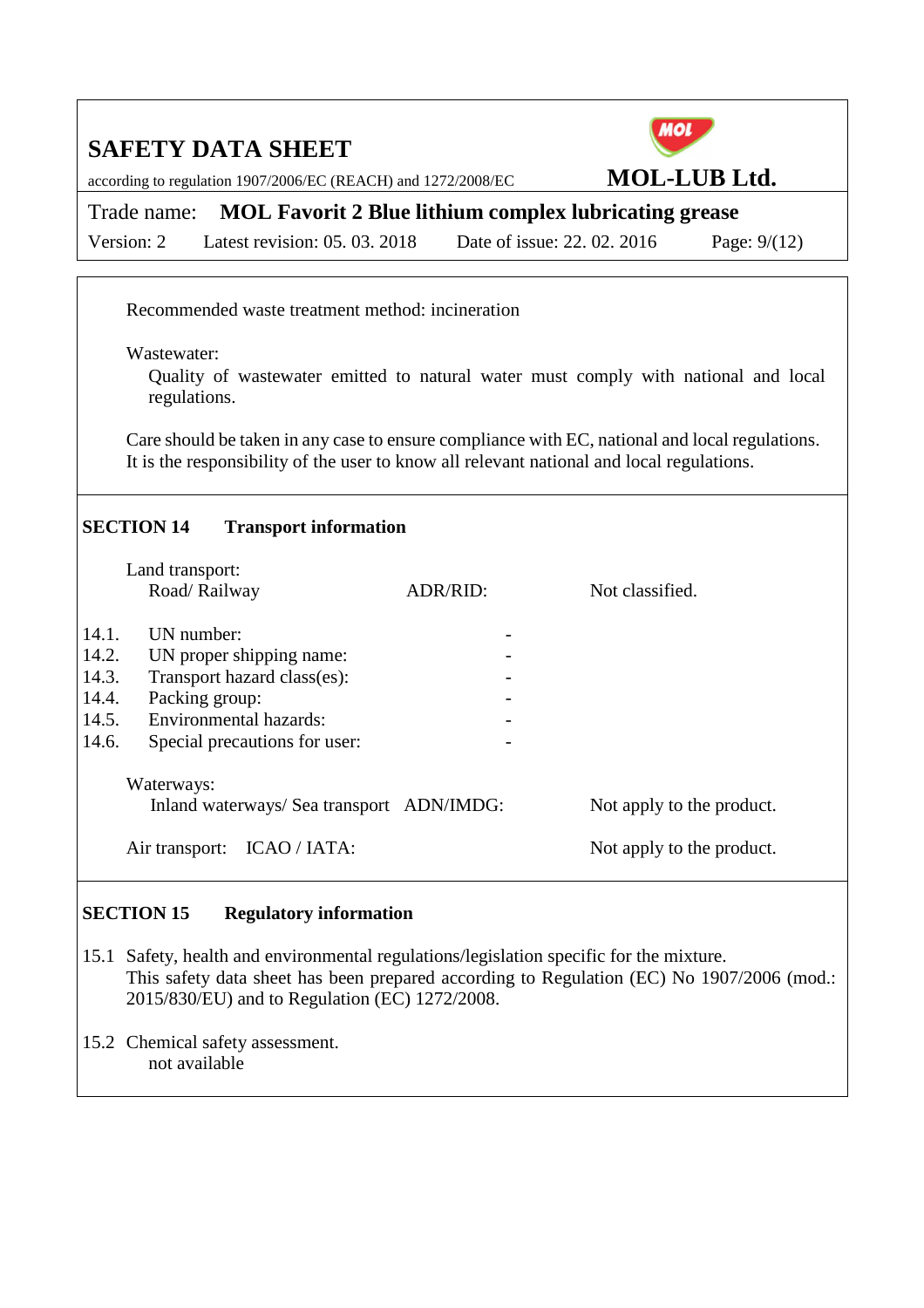according to regulation 1907/2006/EC (REACH) and 1272/2008/EC **MOL-LUB Ltd.** 



Version: 2 Latest revision: 05. 03. 2018 Date of issue: 22. 02. 2016 Page: 10/(12)

Trade name: **MOL Favorit 2 Blue lithium complex lubricating grease** 

#### **SECTION 16 Other information**

The information given in this data sheet is based on our best knowledge at the time of publication. The information is related only to this product and is intended to assist its safe transport, handling and use. The given physical and chemical parameters describe the product only for the purpose of safety requirements and therefore should not be construed as guaranteeing any specific property of the product or as being part of a product specification or any contract.

The manufacturer or supplier shall not take responsibility for any damages from the use other than recommended or other misuse of the product. It is the responsibility of the user to keep regulatory precautions and observe recommendations for safe use of the product.

Source of data presented in this material safety data sheet: Test results of this product Material safety data sheets of product's components 1272/2008/EC regulation, Annex XVII. of REACH Relevant Hungarian regulation and EU directives

Classification for mixtures and used evaluation method according to regulation (EC) 1272/2008 (CLP)

Eye Irrit 2 H319 (calculated)

*The full text of each relevant Hazard classes and cat., and H- phrase in Section 3.:* 

| H <sub>3</sub> 02        | Harmful if swallowed.                                       |
|--------------------------|-------------------------------------------------------------|
| H314                     | Causes severe skin burns and eye damage.                    |
| H315                     | Causes skin irritation.                                     |
| H318                     | Causes serious eye damage.                                  |
| H319                     | Causes serious eye irritation.                              |
| H335                     | May cause respiratory irritation.                           |
| H411                     | Toxic to aquatic life with long lasting effects.            |
| Acute Tox. 4             | Acute toxicity Category 4                                   |
| Skin Corr. 1B            | Skin corrosion/irritation Category 1A                       |
| Skin Irrit. 2            | Skin corrosion/irritation Category 2                        |
| Eye Dam. 1               | Serious eye damage/eye irritation Category 1                |
| Eye Irrit. 2             | Serious eye damage/eye irritation Category 2                |
| STOT SE <sub>3</sub>     | Specific target organ toxicity — single exposure Category 3 |
| <b>Aquatic Chronic 2</b> | Hazardous to the aquatic environment, Chronic Category 2    |
|                          |                                                             |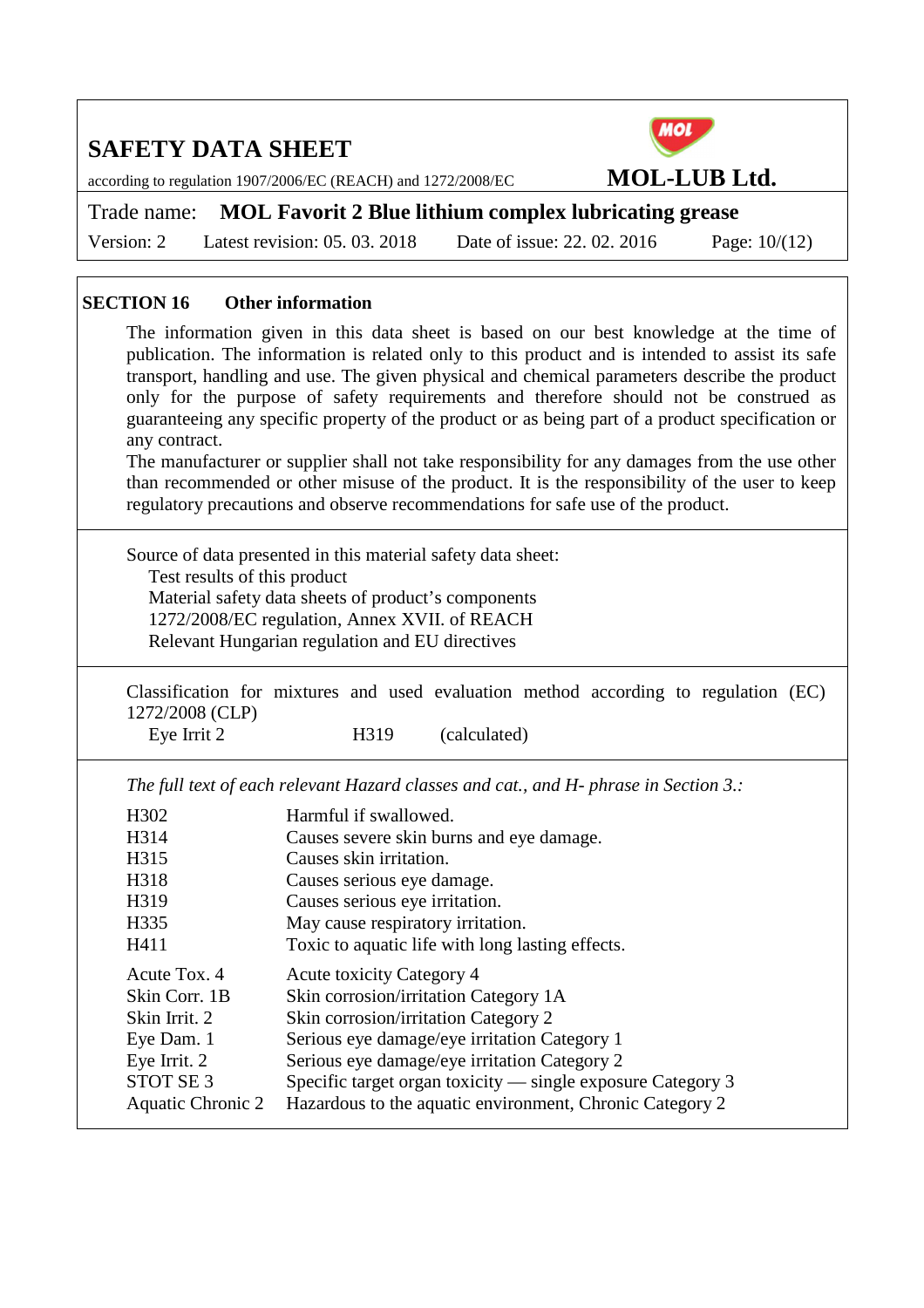according to regulation 1907/2006/EC (REACH) and 1272/2008/EC **MOL-LUB Ltd.** 



Trade name: **MOL Favorit 2 Blue lithium complex lubricating grease** 

Version: 2 Latest revision: 05. 03. 2018 Date of issue: 22. 02. 2016 Page: 11/(12)

## Legend:

| ADN                 | European Agreement concerning the International Carriage of Dangerous Goods by Inland<br>Waterways |
|---------------------|----------------------------------------------------------------------------------------------------|
| <b>ADR</b>          | European Agreement concerning the International Carriage of Dangerous Goods by Road                |
| ATE                 | <b>Acute Toxicity Estimate</b>                                                                     |
| <b>BCF</b>          | <b>Biocontrentration Factor</b>                                                                    |
| <b>BOD</b>          | <b>Biological Oxygen Demand</b>                                                                    |
| Bw                  | <b>Body Weight</b>                                                                                 |
| C&L                 | Classification and Labeling                                                                        |
| <b>CAS</b>          | <b>Chemical Abstracts Service</b>                                                                  |
| <b>CLP</b>          | Classification, Labelling and Packaging (1272/2008/EC)                                             |
| <b>CMR</b>          | Carcigonic, Mutagenic or toxic to Reproduction                                                     |
| <b>COD</b>          | Chamical Oxygen Demand                                                                             |
| CSA                 | <b>Chemical Safety Assessment</b>                                                                  |
| <b>CSR</b>          | <b>Chemical Safety Report</b>                                                                      |
| <b>DMEL</b>         | Derived Minimal Effect Level                                                                       |
| <b>DNEL</b>         | Derived No Effect Level                                                                            |
| <b>ECHA</b>         | <b>European Cheamicals Agency</b>                                                                  |
| Ecx                 | <b>Effective Concentration x%</b>                                                                  |
| ErC50               | EC50 in terms of reduction of growth rate                                                          |
| Edx                 | Effective Dose x%                                                                                  |
| $\rm EC$            | <b>European Community</b>                                                                          |
| EC number           | European Community number                                                                          |
| <b>ELINCS</b>       | European List of Notified Chemical Substances                                                      |
| ES                  | Exposure Scenario                                                                                  |
| <b>ESIS</b>         | European Chemical Substances Information System                                                    |
| <b>IARC</b>         | International Agency for Research on Cancer                                                        |
| <b>IATA</b>         | International Air Transport Association                                                            |
| <b>IMDG</b>         | <b>International Maritime Dangerous Goods</b>                                                      |
| LC <sub>x</sub>     | Lethal Concentration x%                                                                            |
| LDx                 | Lethal Dose x%) Halálos dózis x%                                                                   |
| <b>LOAEC</b>        | Lowest Observed Adverse Effect Concentration                                                       |
| LOAEL               | Lowest Observed Adverse Effect Level                                                               |
| <b>LOEC</b>         | <b>Lowest Observed Effect Concentration</b>                                                        |
| <b>LOEL</b>         | Lowest Observed Effect Level                                                                       |
| <b>NOEC</b>         | No observed effect concentration                                                                   |
| <b>NOEL</b>         | No observed effect level                                                                           |
| <b>NLP</b>          | No-Longer Polymer                                                                                  |
| <b>NOAEL</b>        | No Observed Adverse Effect Level                                                                   |
| <b>OECD</b>         | Organisation for Economic Cooperation and Development                                              |
| <b>PBT</b>          | Persistent Bioaccumulative and Toxic                                                               |
| <b>PNEC</b>         | Predicted No-Effect Concentration                                                                  |
| ppm<br><b>REACH</b> | parts/million                                                                                      |
|                     | Registration, Evaluation, Authorisation and Restriction of Chemicals                               |
|                     |                                                                                                    |